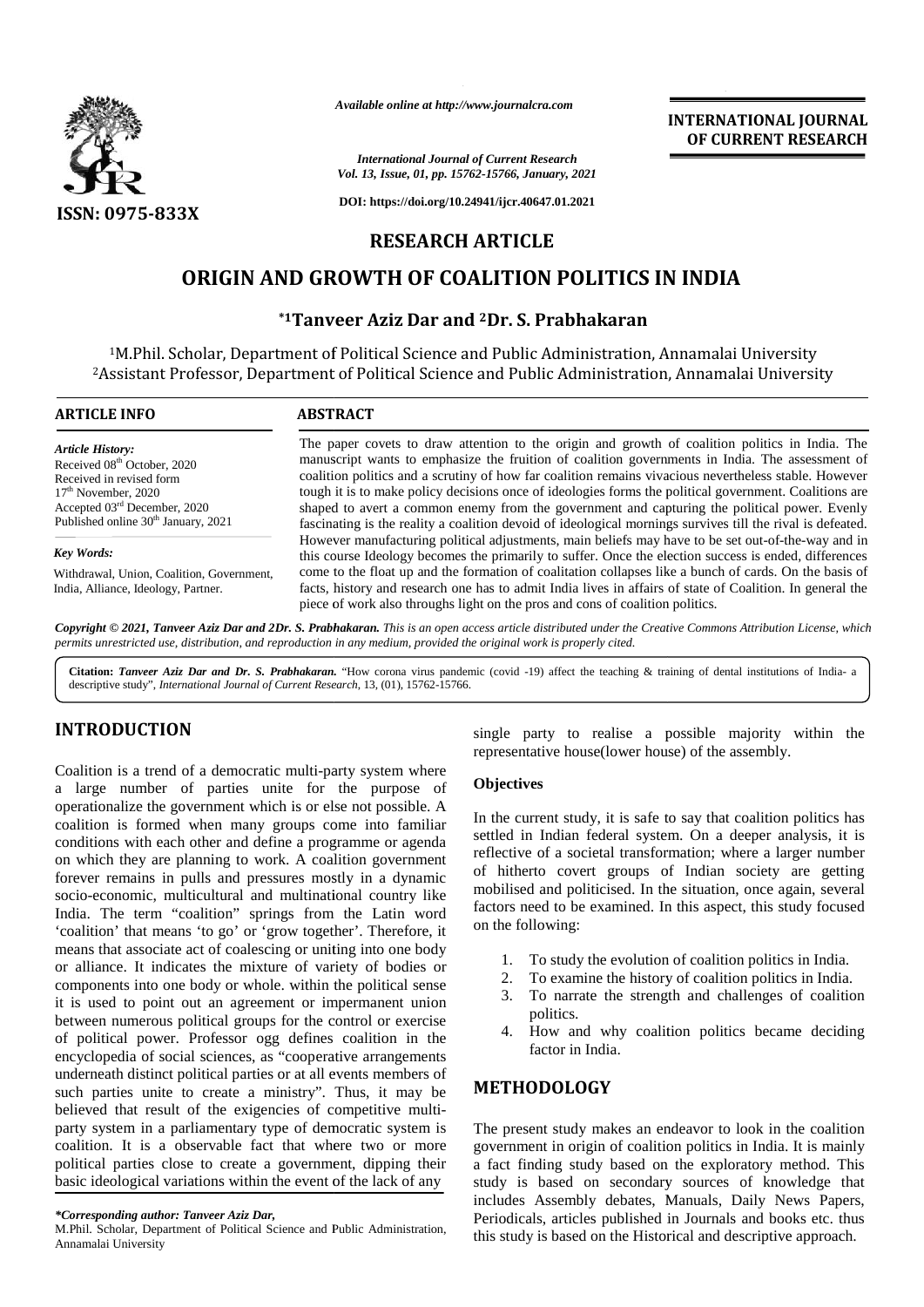**International scenario of coalition politics:** Coalitions are quite unusual in England and experiments have not proved to be very victorious. That is why when faced with the prospective coalition of Russell and Aberdeen in 1852, Disraeli declared: "England does not love coalition" in continental countries where there is a multi- party system, coalitions are the rule not the exclusion. There have been coalitions in Switzerland, France and Scandinavian countries. According to Cambridge dictionary, coalition means "the joining together of different political parties or groups for a particular purpose, usually for a limited time, or a government that is formed in this way". According to ogg,"the term coalition as employed in political parties, or at all events members of such parties unite to form a government or ministry"

**Origin and Legacy of Coalition Politics in India:** Coalition politics is not new observable fact in Indian political affairs. India has a lot of diverse identity groups and these unique groups had remained in union with one another since centuries. This social union is one of the major features of Indian society. The All Indian National Congress (INC) became the driving force behind the national movement and reinforced the social coalition. India saw its first coalition during election in 1937 between the Muslim League and All India National Congress (INC) through the Provincial governing body elections that was held underneath rules of the 1935 Act. Prior to the independence Jawaharlal Nehru headed the first political coalition rule in 1946. It was coalition between the All Indian National Congress, the Muslim League and the Hindu Mahasabha. Though, the exit of Muslim League from the Indian electoral system after independence strengthened the domination of the Congress Party. After the freedom the Indian national Congress dominated Indian electoral system both at the union as well as state level for at least twenty years through its intra-coalitional character. The appearance of multi-party coalition system in India today has its ancestry in the coalitional character of Congress Party. The Indian national congress (INC) was a leading example of coalition political affairs par excellence. So to grasp the origin of coalition politics at the centre government of India it is enviable to divide it into following phases.

**Politics of the Congress system (1947-1967):** The Indian national Congress (INC) was unquestioned political power during first two decades after independence. This domination was for the most part ensured by the all around character of the Congress Party, Rajini Kothari said:"The Congress was a characteristic catch all party, making an attempt to include all the additional relevant segments of political reality, together with nice several oppositional segments. It had been like a Hindu society in miniature, agglomerative and accommodative given less to specificity and thirteen differentiations and additional to agreement and catholism. The Indian national congress (INC) was a "grand alliance" with an excellent historic background and itself representing the Indian-nation in most of its essential." This diversity in the nature of Indian national Congress was supplemented by internal competition. The distinctive characteristic of Indian political process in first twenty years after independence was a party system characterized by "dominance co-existing with competition however lacking a trace of alteration." This prevents opposition parties not to be much determining factor in change in power at both the levels centre and state. The position of opposition in the first two decade after freedom of India was

distinctive in the sense that in its place of providing choice to the Congress government it influences the factional groups within the Indian national Congress. These factional groups within ruling party played the character of opposition. The lack of unified opponent and appreciation to first- past- the post voting system, the Indian national congress was competent to uphold its dominance. However it will be mistaken to believe that the Indian national Congress has dominated the whole nation in the first two decades subsequent to independence. In 1952 state election assembly the Indian national Congress won comprehensible majority in all the states except for PEPSU, Madras, Orissa and Travancore-cochin but managed a clean majority in Rajasthan. Its opponent in Madras was saved by the partition to create new state of Andhra Pradesh, however, the Communists Party of India abases the Congress rule in November, 1954 and the Presidents rule was imposed. The state assembly election was held in 1954 at Travancore-Cochin were coalition government was shaped by Praja socialist party with the support of the Congress. The Coalition government formed in Orissa by Gantantra Parishad and Congress in 1957 which survived till 1967. In Kerala from 1960-1964 coalition government dominated. It had been the coalition between Muslim league, Congress and PSP.'' In spite the Congress dominance coalition politics at state level was from the very inception.

**Indian national Congress divide and First Coalition at the Centre (1967-1979):** The Congress fiasco in the fourth general election fueled internal strife within the Indian national congress. The Indian national Congress dominated by syndicates became influential in the Congress Party decision making. In July 1969 at Bangalore session of AICC, marked the indra Gandhi's move towards the Congress split as intended to reassure her. She vividly spoke about radical economic policies that upset the conventional group in the Congress party. However the main causes of controversy between Mrs. Gandhi and syndicates were the filling nomination of the President of India. The Syndicates chosen Sanjeev Ready, as opponent to Indira who preferred was V.V. Giri but later chosen Jagjivan Ram, prior to the issues could have sorted out Indira Gandhi expelled Morarji Desai the finance minister for the reason that of his indifference towards her financial policies. The subsequent step was fourteen commercial banks was nationalized. After that it resulted the divide in the Indian national Congress in 1969, the ruling Congress headed by Indira Gandhi and Congress (O) stewardship of Dr Ram Subhag Singh. Followed Congress split in 1969; the party had to enter into an inherent coalition even at the Centre with the dravida munnetra kazagam (DMK) and Communists Party. Undoubtedly it was the Congress government but it was in minority and it had a lawmaking understanding with these two supporting parties.

The fifth election was vital in India's electoral politics, in this election the opposition political parties together with defected cluster of the Congress shaped an electoral alliance to provide the Congress (R) a united front in the election, the Congress (O), the Jana Sangh, Swatantra party and the SSP shaped National Democratic Front (NDF). This experiment of electoral alliance did not allow fruits for the opposition political parties as a result, Congress won the election in complete way by attracting the electorates through radical catchphrase of 'Garibi Hatao'. Therefore Congress (R) in the headship of Indira Gandhi shaped the government at the centre. This was the start of new Congress dominanation phase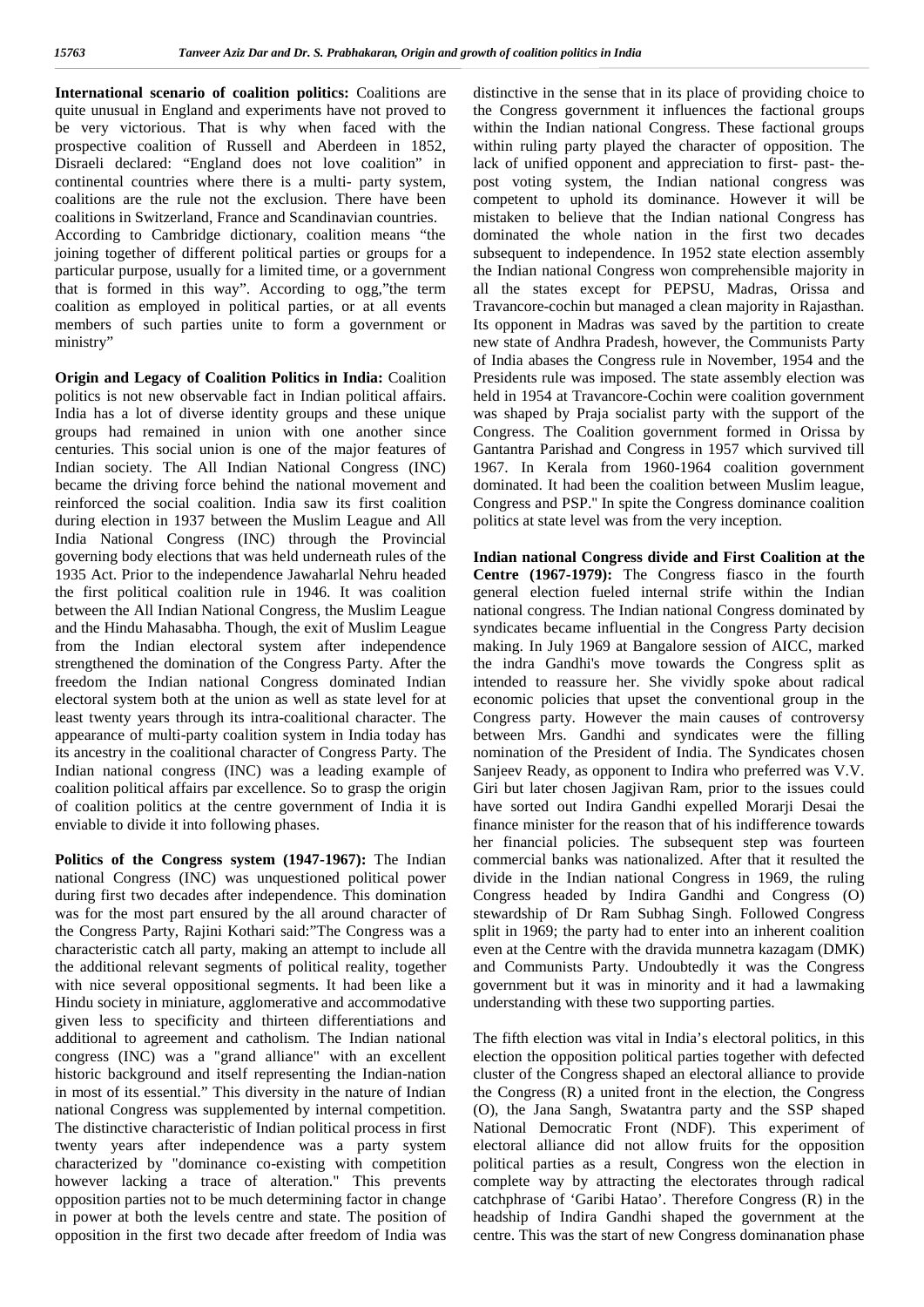that differs from the previous Congress dominance period under J.L.Nehru and L.B.Shastri. The declaration of emergency proved terribly expensive for the Indira Gandhi's Congress faction. The instant result was defeat of the Congress Party in the sixth general election. The opposition parties under the stewardship of J.P. Narain determined to offer a united front to the Congress in the coming election. The opposition political parties like the the Jana Sangh, the Congress(O),the Bharatiya Lok Dal and the Socialist Party fused into one party which named as the Janta Party. The major blow for the Congress was unexpected split within the party in which prominent leaders like H. N. Bahuguna, Jagjivan ram and Nandini Satpathy abandoned the party and shaped the Congress for Democracy. The Janta formation conjointly came into electoral understanding with CPM and regional forces like DMK, Alkali Dal, to present the Congress a united front in the elections. The opposition parties under a common banner highlighted the extremes of emergency, particularly forced sterilisation and restrictions on civil liberties in their election campaign. They called the voters to vote for democracy against the dictatorial rule of the Indira Gandhi. The election outcome gave the Congress a big blow as the Janta Party emerged as leading party with 330 seats and the Congress managed to won only 154 seats, and its associates, 21 by AIADMK and 7 seats won by CPI. Congress lost greatly in the northern India were it managed to win only two seats out of 234 seats it contested but the Congress strengthened its position in the south India by winning 92 seats as comparatively higher than the 1971 election. An important feature of sixth general election was the emergence of two party systems. The Congress domination saw downfall by the emergence of the Janta Party and the electoral competition began to become severely polarised. The integration of the opposition parties into the Janta Party and its alliance with regional forces such as CPI (M), DMK, and Alkali Dal had created largely the two party competitions. The Janta coalition, although short lived yet assumed huge importance in the post independent political progress in India. It laid the base of coalition politics in India and which became apparent after 1989 lok sabha election and continued to this day.

**Resurgence of the Congress party Domination (1980- 1989):** The view of two party system distorted soon as the Janta Party saw defection and lined way for the restoration of Congress rule under Mrs Gandhi and Rajiv Gandhi for ten years. In the general election of 1980 the Congress Party won 351 seats emerged as the leading party in the Lok Sabha and followed by Lok Dal as the second largest party with 41 seats. The Left Front had a strength of 53 seats, it consists of CPI (M)-(35), RSP-(4),Forward Block-(3), and Kerala Congress (Mani group)-(l).'" When Mrs Gandhi regain to power in 1980 Lok Sabha, she revitalized her previous approach of relying on a small group by ignoring organisation machinery of the party. Mrs. Gandhi did not pay attention to reorganize the party organization and her son (Rajiv Gandhi) followed the same, which led to the deterioration of party's social base. After the assassination of Mrs. Gandhi on October 31, 1984 the Congress party unanimously chooses Rajiv Gandhi as her descendant. In the general election of 1984, the Congress got benefited by the sympathy of the assassination of Mrs. Gandhi. The Congress Party portrayed election campaign as in a way that nation in danger. Congress benefited from this, result was a massive victory, which resulted 401 seats that was biggest in relation to its earlier victories. The Left Front, the

National Front and BJP shaped an alliance in some 400 constituencies to defet the Congress, so that the opposition vote did not divide. Thus, the Congress was in a very precarious position as the opposition parties were committed to defeat it.

**From the Coalition Instability to Stability (1989-2004):** The Lok Sabha election of 1989, was held under the guise of two popular waves, the 'Hindu wave 'and the 'anti-Congress wave'. The Janta Dal got advantage of the later and the BJP got benefit of both. The 80 seat success of BJP in the 1989 general election was product of 'Hindu wave' and the opposition In this election two trends became apparent the emergence of BJP as an alternative to the Congress and the decline of the Congress Party. A major shortcoming minority government of National Front was that it did not develop a Common Minimum Programme and did not lay down prescribed mechanisms to resolve internal disputes within the coalition government. this coalition soon found itself in trouble when Devi Lal decided to organise a lobby group against V. P Singh and the V.P Singh government in order to counter the former took a swiftness decision to implement the recommendations of the Mandal Commission. The 1996 general election once again produced a splintered mandate and hung- Parliament. No party could establish the government on its own. Furthermore, the Congress once the leading party in Indian political system was concentrated to second position for the first time with 141 seats only. The BJP and its allies partner came first with 187 seats but also failed to obtain clear majority to form the government. The chief improvement of 1996 election was the formation of alliance against both BJP and congress. In 13th general election of 1999 NDA led by BJP apparent as the leading coalition to claim to form the government. While the election results were announced the NDA got 299 seats. The choice of people to fetch back the NDA in power was the positive endorsement of the coalition politics. The NDA government led by BJP consists of 24 political parties as some parties like Mizo National Front, national conference, Sikkim Democratic Front and other smaller parties were the partners of post election coalition. The NDA government had completed five years of rule and had led a decade of uncertainty over coalition governments.

**United progressive alliance (UPA) 2004-2014:** Ninth coalition was created in May 2004 underneath the headship of a well known Economist Dr. Manmohan singh namely (UPA) united progressive alliance supported by Rashtriya Lok Dal with five MP's,(NCP) Nationalist Congress Party with 9 MPs, Jammu & Kashmir National Conference(JKNC) with 3 MPs, Indian Union Muslim League with 3 MPs, Kerala Congress (Mani) with 1 MP and others left parties. External support was given by Bahujan samaj party (BSP) with 21MP's, Samajwadi Party with 22 MPs, Rashtriya Janata Dal with 4 MPs. In 2008, The General Secretary of the CPI (M) Prakash Karat, announced Left Front withdraw support over the issue of Indo- U.S. nuclear Deal. even though many up's and down's the government survived in the midst of controversies Over "vote for cash" scam which never disclosure in coalitions. In May 2009, the UPA-II was under the leadership of Dr. Manmohan singh as a Prime Minister for the second term in fifteenth general election Chaired by Shri Sonia Gandhi as was done in 2004. The 15th general elections were held with voters of 714 million larger than the voters of the European Union and United States of America jointly. UPA-II was short of 10 seats to reach the majority number of 272 as necessary to shape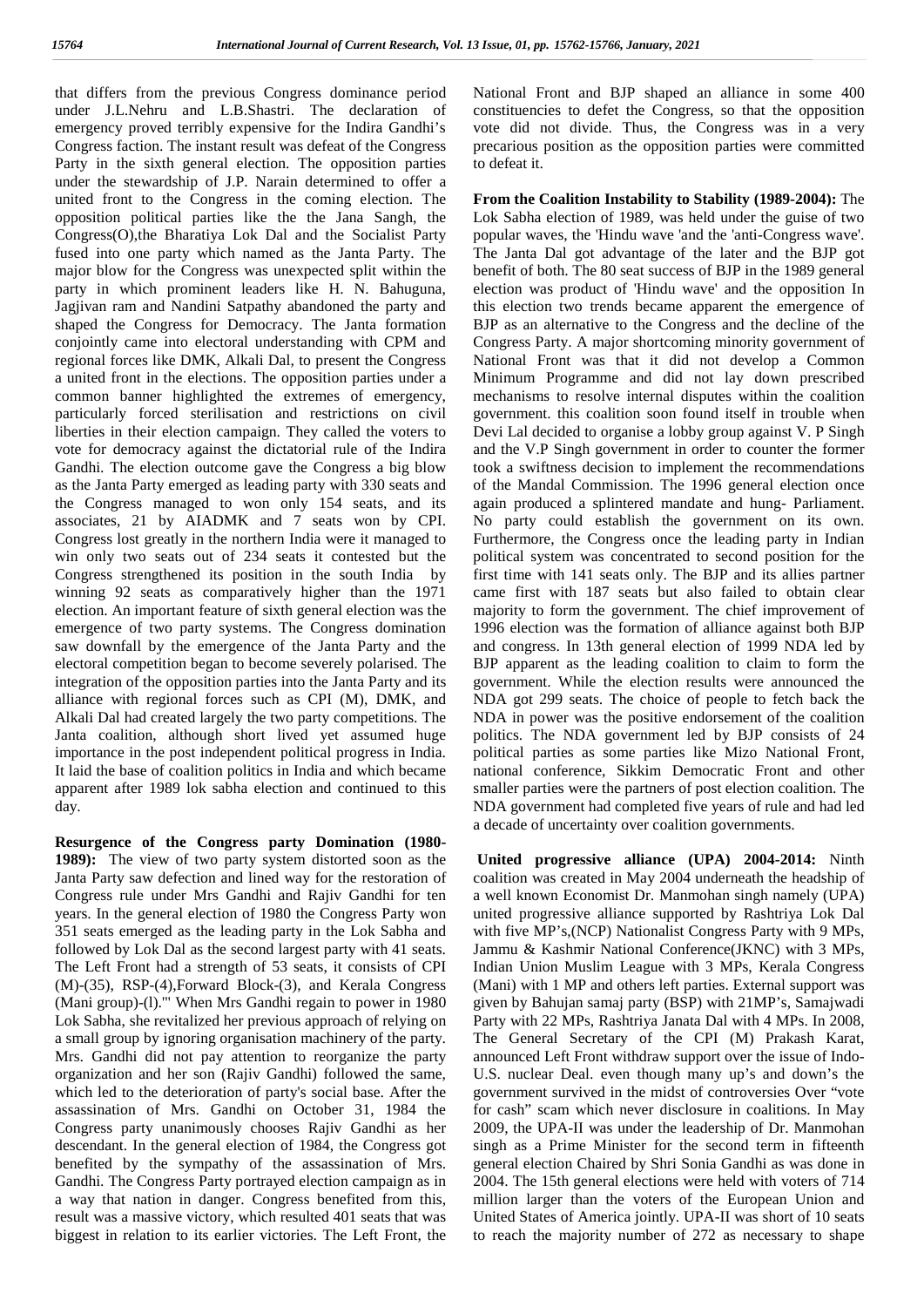government at the union. UPA-II had the outside support of Bahujan Samaj party with 21MP's, Samajwadi party with 23 MP's, Janta Dal Secular with 3 MPs, Rashtrya janta Dal with 4 MP's, others with 3MPs and others. The Samajwadi Party, the Bahujan Samaj Party, the Rashtriya Janta Dal ,and The Janata Dal (Secular), all determined to do so to Kept BJP away of government control for the next five years.

**National democratic alliance 2014 - to present:** 2014 and 2019 Elections: The BJP, for the first time, secured a clear majority singly in both the 2014 and 2019 elections that led by Prime Minister Narendra Modi, the BJP leads the Coalition of the National democratic alliance. The current NDA government is comprised of 19 parties and one independent candidate for the Lok Sabha 2019 elections including AIADMK, Janta Dal (United), Shiv Sena, Pattali Makkal Katchi, Shiromani Akali Dal, Tamil Mahila Congress, etc. as the major parties.

#### **Strengthening of coalition politics**

- Coalition politics over comes single party majority headship defect by having to settle a much different and wider public opinion, both in terms of policy and characteristics, as reflected in the contracts of various political parties approaching together to offer the Government of the country.
- In a coalition Government ministers are perpetually selected from diverse supporting parties and therefore they represent diverse and even vague viewpoints. In coalition politics diverse guiding principle supporting groups, who are also part of the Government, bring to bear on Government pressures that at last effect its *policy* activities and clear path for good for larger public interest.
- Multi-party system can be viewed as a promising solution to upright raise the level of growth, as has really been seen in India in the course of recent years. The debilitating of single party Government has been joined by rise of the economy, since there has been noteworthy inter-play of variety of opinion, and more prominent compromise deviating policy orientations.
- By consolidating resources and forces with others, political parties can raise their influence and achieve objectives they could not accomplish on their own.
- Parties can expand their appeal and enlarge their vote share by joining forces with others. This may make opportunities to safe and sound for legislative seats to shape a government and accomplish other specific political objectives.
- They can offer opportunities to handle cleavages (religious ethnic etc.) and expand cooperation in government.
- By distributing resources –people, money political parties can alleviate each other's shortcomings and advantages from partner strengths.
- The public might see coalition-building as an honorable attempt to think about other's outlook and look for conciliation.
- Coalition partners can learn from one another and accordingly reinforce their individual associations depend on those experiences.
- The public may correlate singular parties with coalition victories, serving to enlarge support.

 Coalitions may offer a source for consensus and compromise. This might be basically important for issues where policy predictability and stability is extremely enviable. e.g., constitutional reforms

#### **Weakness of coalition politics**

- In a coalition politics the leader of State is consistently responsible to find him playing a more active position in Government creation.
- Collective Responsibility is conceivable to keep up contained by coalition cabinet with Prime Minister as the bedrock. But it is hard to accomplish this ideal in a coalition Government that in a single party Government.
- The Prime Minister of a coalition Government cannot neither select his associates nor implement control over him.
- A coalition Government is probably going to be less competent to bear breaches of party discipline than a single-party Government. The coalition associates are limited by agreement, inherent or open, on policy and performance, and unorthodox votes by any backbencher may make threats the Government's majority as well as the very foundation of coalition.
- The dealing power of the parties is a function of the allocation of parliamentary seats, and the sharing of the parties' policy preferences.
- Lawrence Lowell contends that, the parliamentary framework will give a nation powerful and competent Government only in case of a single majority party.
- To discover familiar ground with associates, each political party must come across the center view on its principles, priorities, and surrender some control.
- In coalition system political Parties lose some authority over messaging and decision-making, and may think it hard to maintain a distinctive outline that distinguishes them from their coalition partners.
- The public may detect that political party chiefs have abandoned their main beliefs to appreciate the plunder of power.
- The public may link individual political parties with detested coalition policies, thus deteriorating party hold up in succeeding elections
- The need to confer with and reach agreement among coalition associates can form government decision making more multifarious and or slower.
- Poor communication inside a political party on coalition objectives, benefits and goals can increase intraparty tensions, spilits and divisions.
- Coalitions with an overpowering majority are able to grow weaker or marginalize democratic opposition groups.
- For leading political parties to face no actual scene of losing, coalition frame can be a way to designate decline or eliminate groups before they boost into competitive threats over the long-term.

#### **Conclusion**

India is country with unity in diversity and the coalition politics reflects this diversity. After gaining independence the comprehensive character of the Indian national congress had represented to all shades of Indian society. But with the course